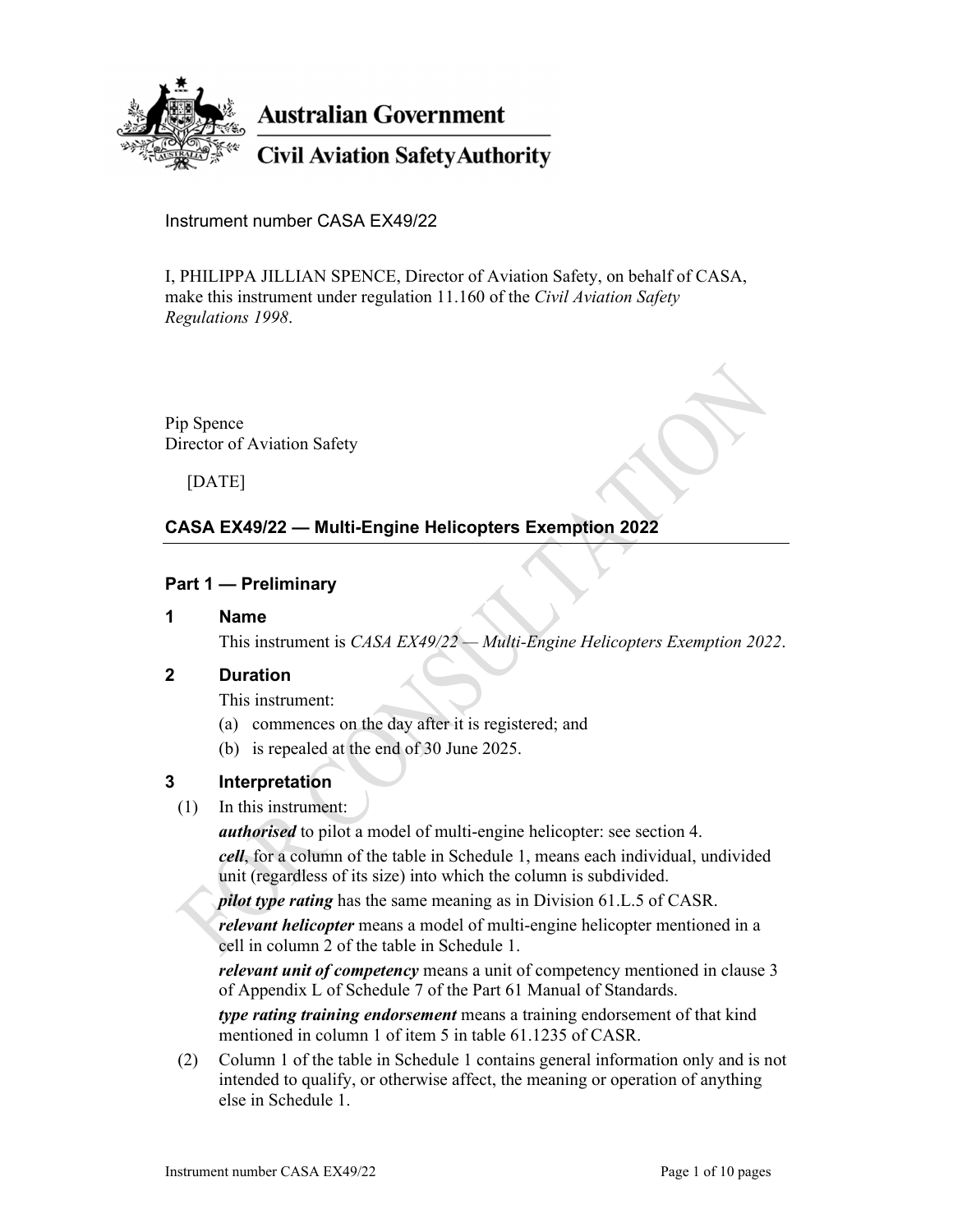# **4 Meaning of** *authorised* **to pilot a model of multi-engine helicopter**

 A person is *authorised* to pilot a model of multi-engine helicopter mentioned in a cell in column 2 of the table in Schedule 1 if:

- (a) the person holds the pilot type rating, relating to the helicopter, mentioned in the corresponding cell in column 3 of the table; or
- (b) the exemption under section 5 applies to the person in relation to the helicopter.

# **Part 2 — Pilot**

# **5 Exemption — authority to exercise privileges of pilot licence**

- (1) This section applies to the holder of a pilot licence (the *licence holder*) who:
	- (a) holds the pilot type rating, relating to a model of helicopter (the *first helicopter*) mentioned in a cell in column 2 of the table in Schedule 1, mentioned in the corresponding cell in column 3 of the table; and
	- (b) does not hold the pilot type rating, relating to another model of helicopter (the *second helicopter*) mentioned in a cell in column 2 of the table in Schedule 1, mentioned in the corresponding cell in column 3 of the table; and
	- (c) has completed the flight training, for the second helicopter, mentioned in subsection (2); and
	- (d) has been assessed as competent to pilot the second helicopter, having regard to the competency standards for a flight review, for the pilot type rating relating to the second helicopter, mentioned in section 14 of the Part 61 Manual of Standards.
- (2) For paragraph (1) (c), the licence holder completes flight training for the second helicopter only if:
	- (a) the licence holder has received training in all the units of competency mentioned in the Part 61 Manual of Standards for the pilot type rating in relation to the second helicopter; and
	- (b) the flight training is conducted by:
		- (i) an instructor for a Part 141 operator that is authorised to conduct the flight training; or
		- (ii) the holder of an approval under regulation 141.035 of CASR to conduct the flight training; and
	- (c) the flight training is conducted in accordance with subsection (3); and
	- (d) the instructor, or holder of the approval, is satisfied the licence holder meets the competency standards for a flight review, for the pilot type rating relating to the second helicopter, mentioned in section 14 of the Part 61 Manual of Standards.
- (3) For paragraph (2) (c), the flight training must not be conducted in a relevant helicopter with a maximum certificated passenger seating capacity of more than 9 if:
	- (a) there is an approved flight simulator for the training available in Australia; or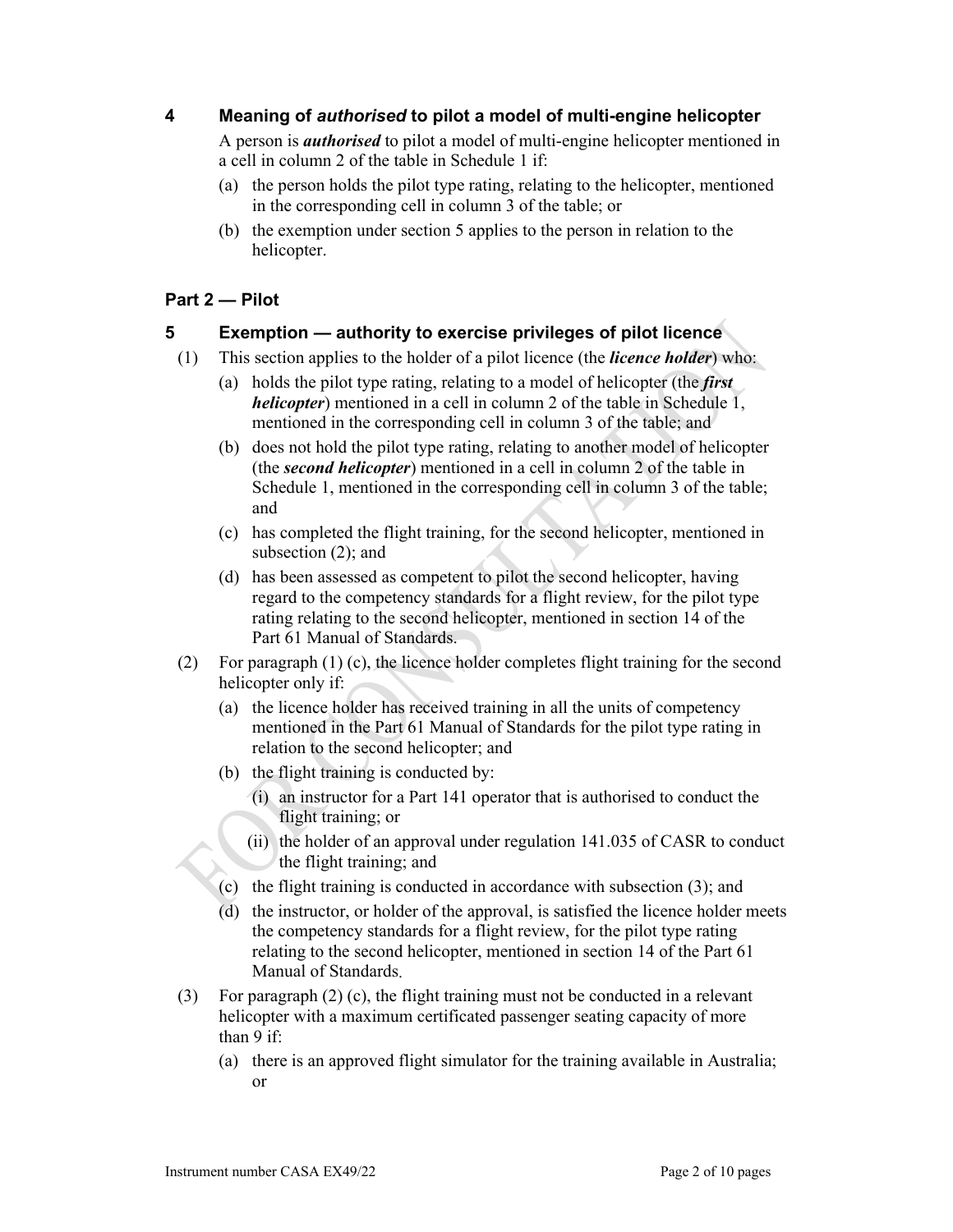- (b) for the pilot type rating that relates to a relevant helicopter with a maximum certificated passenger seating capacity of more than 19 or a maximum certificated take-off weight of more than  $8618 \text{ kg}$  — there is an approved flight simulator for the training available outside Australia.
- (4) For paragraph (1) (d), the assessment requires demonstration to a person mentioned in subsection (5) that the licence holder has the competency required of the licence holder under subsection 14.6 of the Part 61 Manual of Standards by each relevant unit of competency for the pilot type rating in relation to the second helicopter.
- (5) For subsection (4), the persons are as follows:
	- (a) CASA;
	- (b) the holder of an approval under regulation 61.040 for regulation 61.400 of CASR;
	- (c) a pilot instructor who is authorised to conduct a flight review for the pilot type rating in relation to the second helicopter.
- (6) The assessment must be conducted in:
	- (a) the second helicopter; or
	- (b) an approved flight simulator for the assessment.
- (7) The licence holder is exempt from compliance with regulation 61.065 of CASR to the extent that the licence holder is not authorised to exercise the privileges of the licence, in relation to the second helicopter, under paragraph  $61.375(5)$  (b) of CASR.

*Note* The effect of the exemption is that the licence holder is authorised, under paragraph 61.375 (5) (b) of CASR, to conduct the activity the subject of the exemption while piloting the second helicopter.

(8) In this section:

*available*, for training, means able to be used for the training.

*maximum certificated take-off weight* has the meaning given by regulation 61.010 of CASR.

# **6 Exemptions — valid flight review**

- (1) Subsection (2) applies to the holder of a pilot licence (the *licence holder*) who:
	- (a) holds the pilot type rating in relation to a model of helicopter (the *first helicopter*); and
	- (b) does not hold the pilot type rating, relating to a model of multi-engine helicopter (the *second helicopter*) mentioned in a cell in column 2 of the table in Schedule 1, mentioned in the corresponding cell in column 3 of the table; and
	- (c) the exemption under section 5 applies to the licence holder in relation to the second helicopter; and
	- (d) has been assessed as competent to pilot the second helicopter, having regard to the competency standards for a flight review, for the pilot type rating in relation to the second helicopter, mentioned in section 14 of the Part 61 Manual of Standards.
- (2) The licence holder is exempt from compliance with subregulation 61.800 (1) of CASR to the extent that the licence holder is not authorised to exercise the privileges of the pilot type rating, relating to the first helicopter, as the pilot in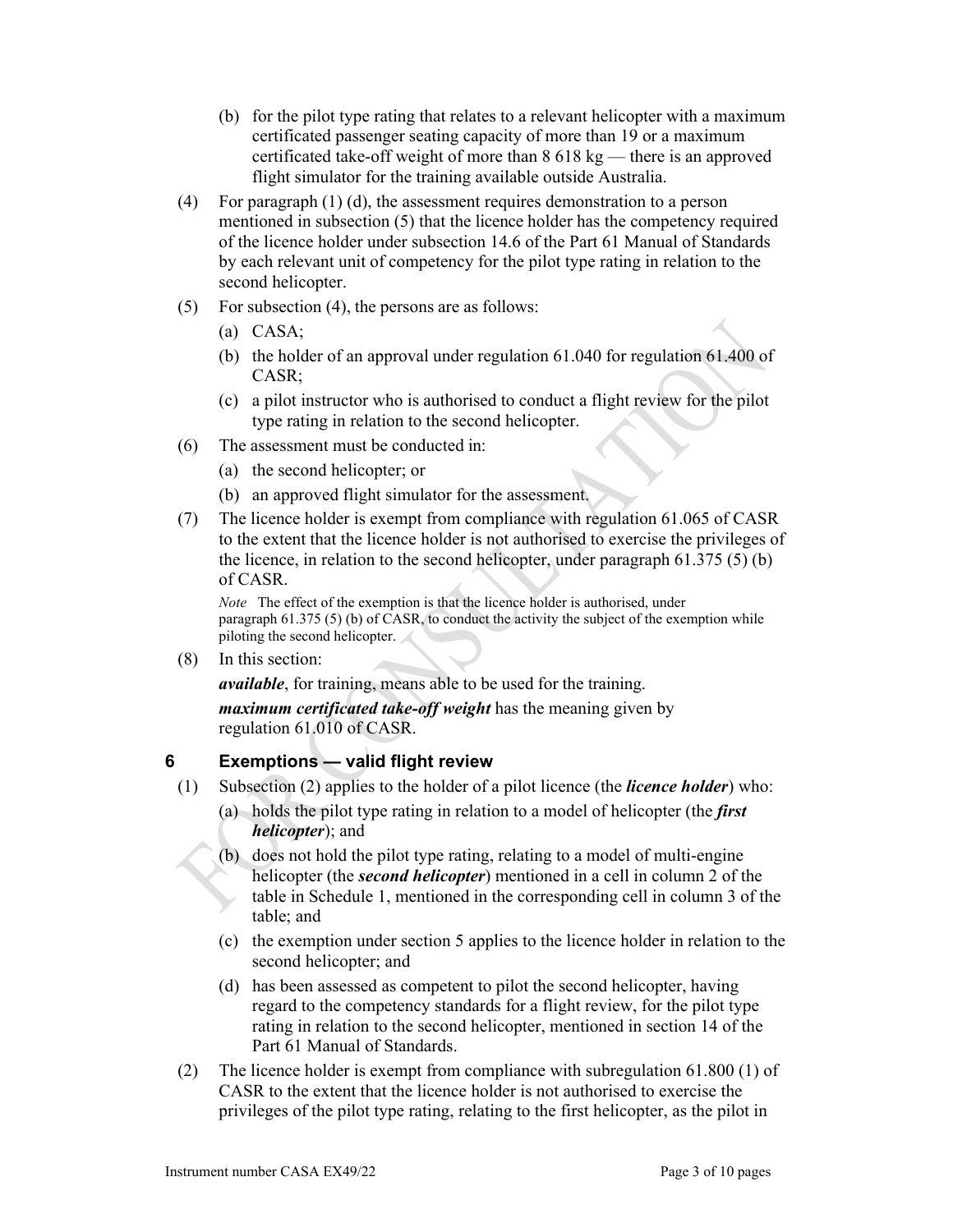command of the first helicopter, unless the licence holder has a valid flight review for the pilot type rating.

- (3) Subsection (4) applies to the holder of a pilot licence (the *licence holder*) who:
	- (a) holds a single-engine helicopter class rating relating to a model of single-engine helicopter (the *third helicopter*); and
	- (b) holds the pilot type rating, relating to a model of multi-engine helicopter mentioned in a cell in column 2 of the table in Schedule 1, mentioned in column 3 of the corresponding cell in the table; and
	- (c) does not hold the pilot type rating, relating to another model of multi-engine helicopter (the *fourth helicopter*) mentioned in a cell in column 2 of the table in Schedule 1, mentioned in column 3 of the corresponding cell in the table; and
	- (d) has been assessed as competent to pilot the fourth helicopter, having regard to the competency standards for a flight review, for the pilot type rating in relation to the fourth helicopter, mentioned in section 14 of the Part 61 Manual of Standards.
- (4) The licence holder is exempt from compliance with subregulation 61.745 (1) of CASR to the extent that the licence holder is not authorised to exercise the privileges of the single-engine helicopter class rating, relating to the third helicopter, unless the licence holder has a valid flight review for the single-engine helicopter class rating in accordance with regulation 61.745.
- (5) For paragraph  $(1)$  (d) or  $(3)$  (d), the assessment requires demonstration to a person mentioned in subsection (6) that the licence holder has the competency required of the licence holder under subsection 14.6 of the Part 61 Manual of Standards by each relevant unit of competency for the pilot type rating in relation to the second helicopter or fourth helicopter.
- (6) For subsection (5), the persons are as follows:
	- (a) CASA;
	- (b) the holder of an approval under regulation 61.040 of CASR for regulation 61.400 of CASR;
	- (c) a pilot instructor who is authorised to conduct a flight review for the pilot type rating in relation to the second helicopter or fourth helicopter.
- (7) The assessment must be conducted in:
	- (a) the second helicopter for paragraph  $(1)$  (d), or the fourth helicopter for paragraph (3) (d); or
	- (b) an approved flight simulator for the assessment.

### **7 Exemptions — valid instrument proficiency check**

- (1) This section applies to the holder of a pilot licence (the *licence holder*):
	- (a) who holds the pilot type rating, other than a multi-crew type rating, relating to a model of multi-engine helicopter (the *first helicopter*) mentioned in a cell in column 2 of the table in Schedule 1, mentioned in the corresponding cell in column 3 of the table; and
	- (b) who does not hold the pilot type rating, relating to another model of multi-engine helicopter (the *second helicopter*) mentioned in a cell in column 2 of the table in Schedule 1, mentioned in the corresponding cell in column 3 of the table; and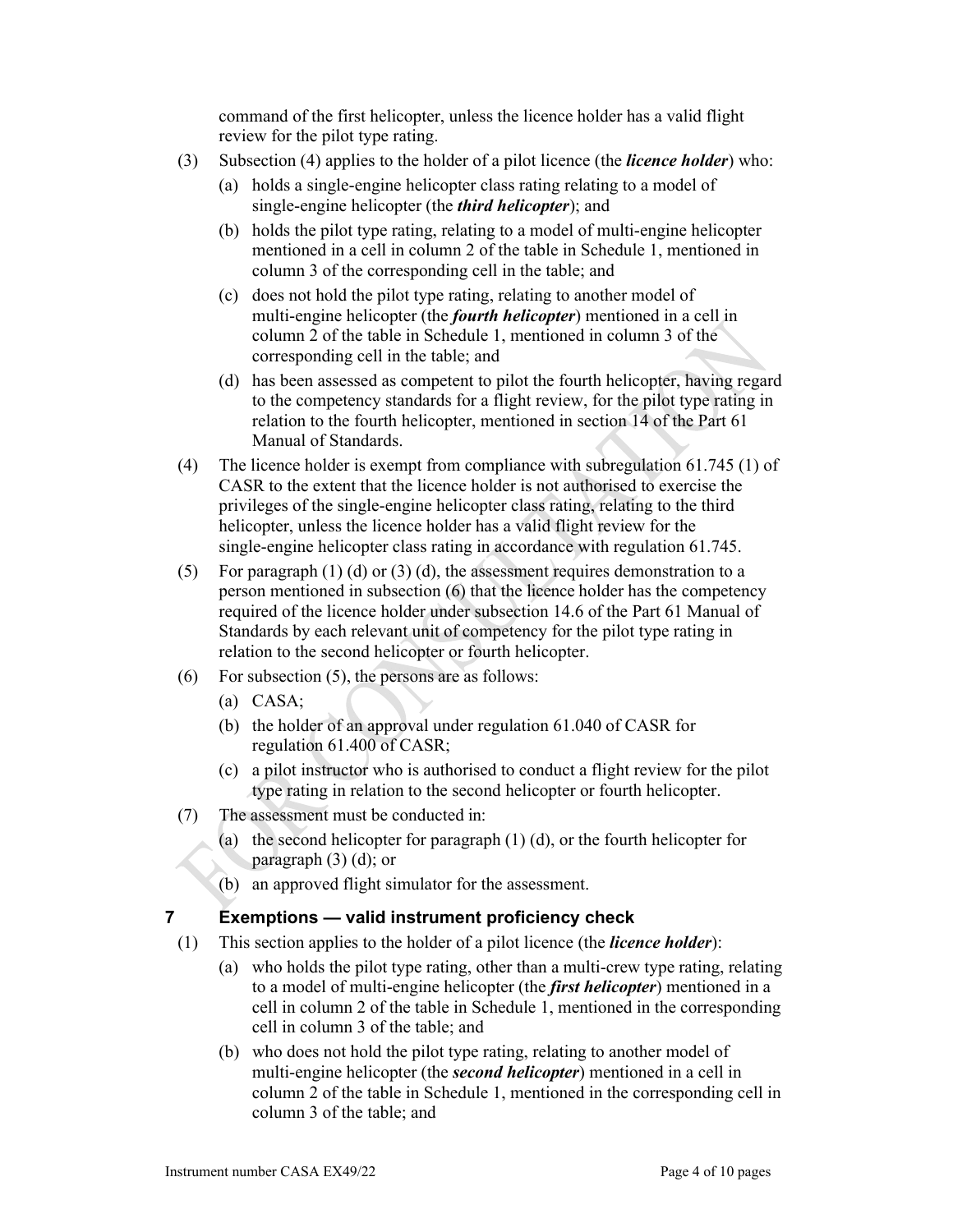- (c) to whom the exemption under section 5 applies in relation to the second helicopter; and
- (d) who holds a valid instrument proficiency check for the second helicopter.
- (2) The licence holder is exempt from compliance with subregulation 61.805 (1) of CASR to the extent that the licence holder is not authorised to exercise the privileges of the pilot type rating in relation to the first helicopter, unless the licence holder has a valid instrument proficiency check for the helicopter type covered by the pilot type rating.
- (3) The licence holder is exempt from compliance with subregulation 61.880 (2) of CASR to the extent that the licence holder is not authorised to exercise the privileges of an instrument rating, relating to the first helicopter, unless the licence holder has a valid instrument proficiency check for multi-engine helicopters.
- (4) In this section:

*multi-crew type rating* has the meaning given by regulation 61.010 of CASR.

# **Part 3 — Flight instructor**

#### **8 Exemptions**

- (1) This section applies to a flight instructor who:
	- (a) holds the type rating training endorsement for a model of multi-engine helicopter (the *first helicopter*) mentioned in a cell in column 2 of the table in Schedule 1 but not for another relevant helicopter (the *second helicopter*); and
	- (b) holds the pilot type rating, relating to the first helicopter, mentioned in the corresponding cell in column 3 of the table; and
	- (c) is authorised to pilot the second helicopter; and
	- (d) has completed at least 25 hours of flight time as pilot in command of the second helicopter.
- (2) The flight instructor is exempt from compliance with regulation 61.065 of CASR to the extent that the flight instructor is not authorised to conduct flight training mentioned in column 2 of item 5 in table 61.1235 of CASR, in relation to the second helicopter, under subregulation 61.1175 (1) of CASR, unless the flight instructor also holds the endorsement mentioned in column 1 of the item. *Note* The effect of the exemption is that the flight instructor is authorised, under subregulation 61.1175 (1) of CASR, to conduct the activity the subject of the exemption while acting as a flight instructor in relation to the second helicopter.
- (3) The flight instructor is exempt from compliance with regulation 61.065 of CASR to the extent that the flight instructor is not authorised to conduct differences training for a variant of the second helicopter, under subregulation 61.1175 (2) of CASR, unless the flight instructor also holds the type rating training endorsement for the second helicopter. *Note* The effect of the exemption is that the flight instructor is authorised, under subregulation 61.1175 (2) of CASR, to conduct the activity the subject of the exemption while acting as a flight instructor in relation to the second helicopter.
- (4) The flight instructor is exempt from compliance with regulation 61.065 of CASR to the extent that the flight instructor is not authorised to conduct training to meet the general competency requirement stated in regulation 61.385 of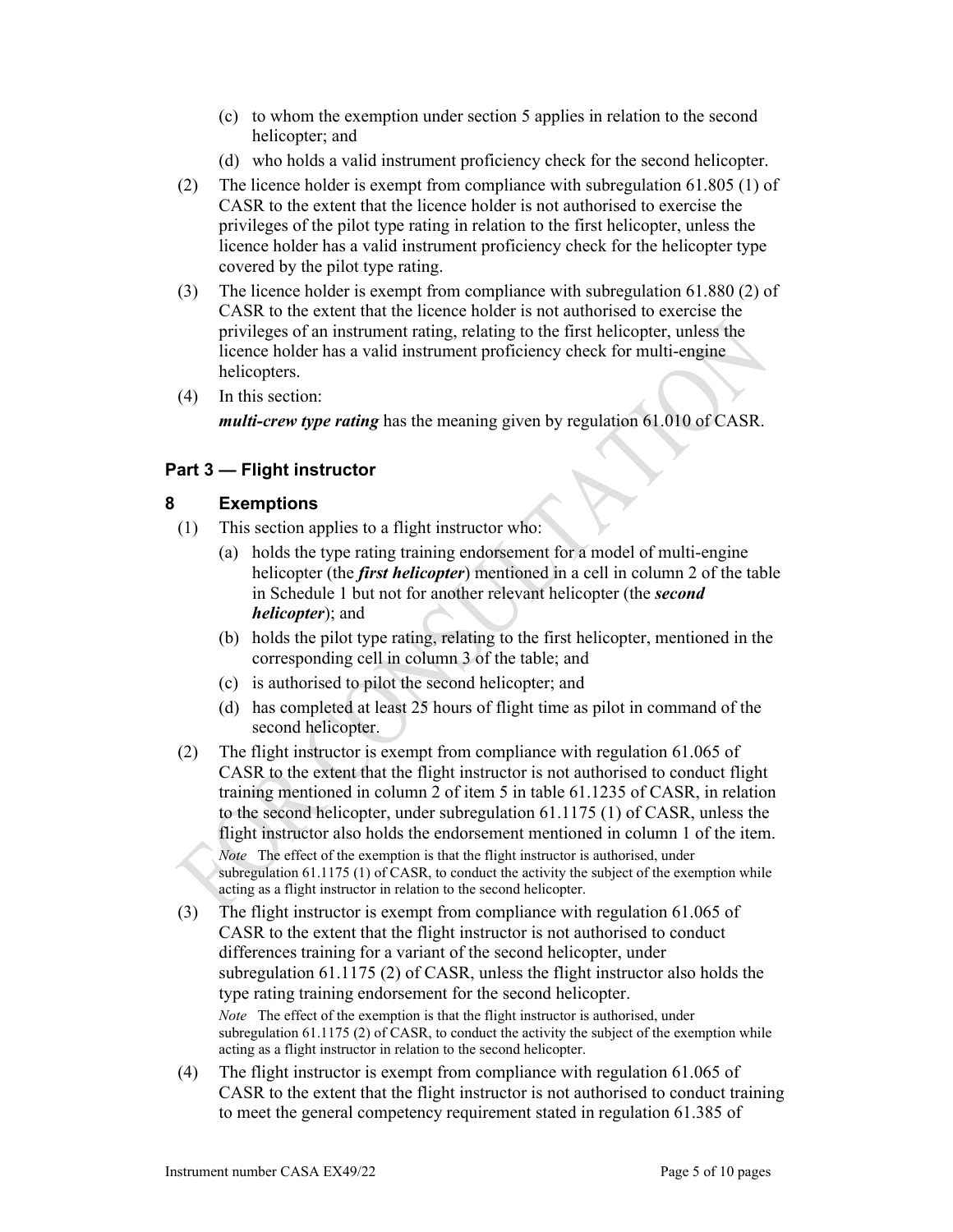CASR in relation to the second helicopter, under subregulation 61.1175 (3) of CASR, unless the flight instructor holds a training endorsement that authorises the instructor to conduct flight training for the kind of aircraft.

*Note* The effect of the exemption is that the flight instructor is authorised, under subregulation 61.1175 (3) of CASR, to conduct the activity the subject of the exemption while acting as a flight instructor in relation to the second helicopter.

- (5) The flight instructor is exempt from compliance with regulation 61.065 of CASR to the extent that the flight instructor is not authorised to conduct a flight review for the pilot type rating, relating to the model of the second helicopter mentioned in a cell in column 2 of the table in Schedule 1, mentioned in the corresponding cell in column 3 of the table under subregulation 61.1175 (6) of CASR, unless the flight instructor holds:
	- (a) a grade 1 training endorsement; or
	- (b) a grade 2 training endorsement; or
	- (c) the training endorsement required to conduct flight training for the pilot type rating.

*Note* The effect of the exemption is that the flight instructor is authorised, under subregulation  $61.1175(6)$  of CASR, to conduct the activity the subject of the exemption while acting as a flight instructor in relation to the second helicopter.

 (6) The flight instructor is exempt from compliance with regulation 61.065 of CASR to the extent that the flight instructor is not authorised to conduct the activities mentioned in column 2 of item 5 in table 61.1235 of CASR, in relation to the second helicopter, under paragraph 61.1240 (1) (a) of CASR.

*Note* The effect of the exemption is that the flight instructor is authorised, under paragraph  $61.1240$  (1) (a) of CASR, to conduct the activity the subject of the exemption while acting as a flight instructor in relation to the second helicopter.

### **Part 4 — Flight examiner**

### **9 Exemption**

- (1) This section applies to a flight examiner who:
	- (a) holds a type rating flight test endorsement for a model of multi-engine helicopter (the *first helicopter*) mentioned in a cell in column 2 of the table in Schedule 1 but not for another relevant helicopter (the *second helicopter*); and
	- (b) holds the pilot type rating, relating to the first helicopter, mentioned in the corresponding cell in column 3 of the table; and
	- (c) either:
		- (i) holds the type rating training endorsement for the second helicopter; or
		- (ii) is authorised to conduct flight training mentioned in column 2 of item 5 in table 61.1235 of CASR, in relation to the second helicopter, under Part 3.
- (2) The flight examiner is exempt from compliance with regulation 61.065 of CASR to the extent that the flight examiner is not authorised to conduct a flight test mentioned in column 2 of item 5 in table 61.1310 of CASR, in relation to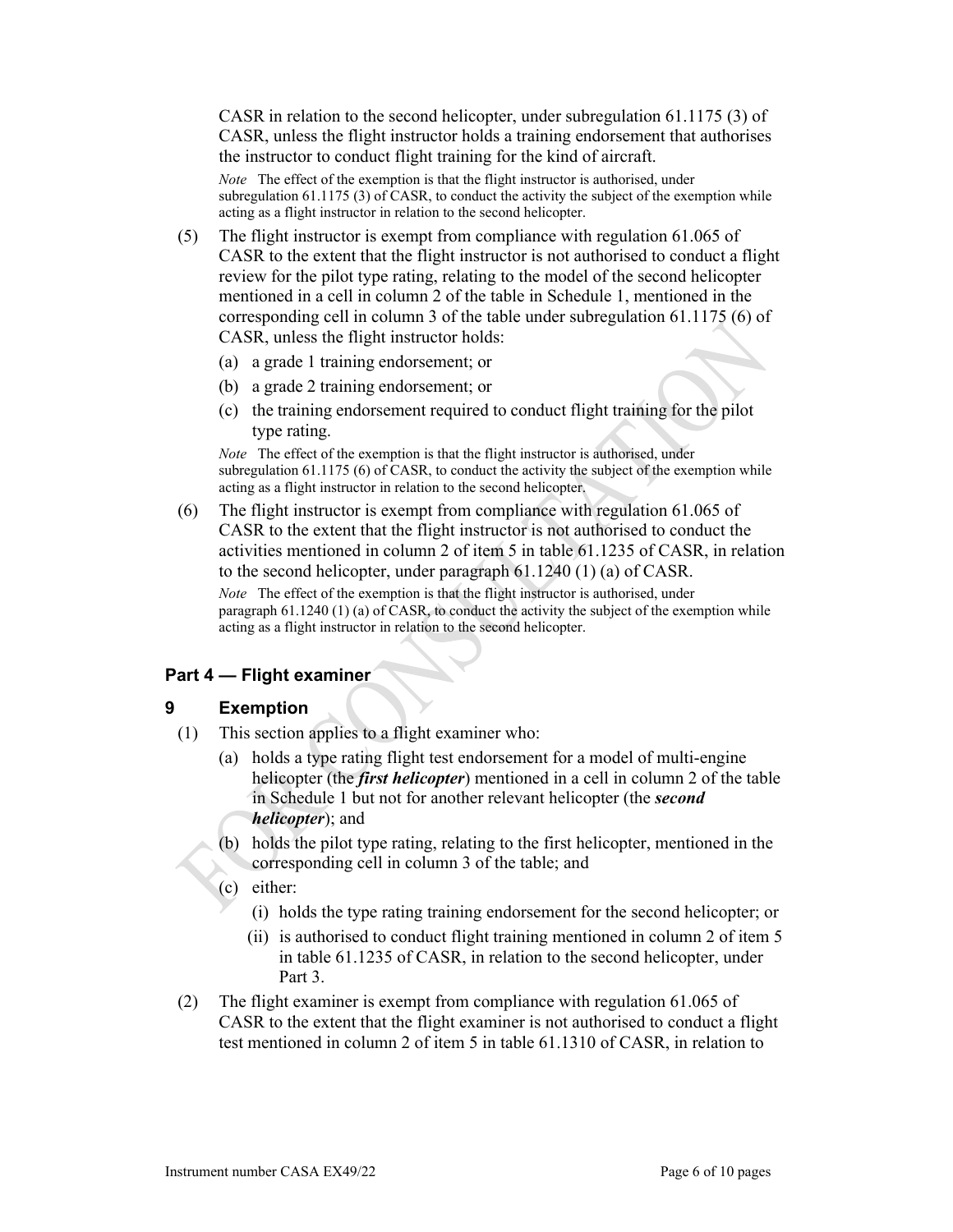the second helicopter, under paragraph 61.1255 (a), subregulation 61.1265 (1) and regulation 61.1315 of CASR.

*Note* The effect of the exemption is that the flight examiner is authorised, under paragraph 61.1255 (a), subregulation 61.1265 (1) and regulation 61.1315 of CASR, to conduct the activity the subject of the exemption while acting as a flight examiner in relation to the second helicopter.

(3) In this section:

*flight test endorsement* has the meaning given by regulation 61.010 of CASR.

*type rating flight test endorsement* means a flight test endorsement of that kind mentioned in column 1 of item 5 in table 61.1310 of CASR.

### **Part 5 — Australian air transport operator**

#### **10 Exemptions**

- (1) Subsection (2) applies if:
	- (a) the head of flying operations of an Australian air transport operator does not hold the pilot type rating that relates to a relevant helicopter; and
	- (b) the relevant helicopter is used to conduct a significant proportion of the operator's Australian air transport operations; and
	- (c) the exemption under section 5 applies to the head of flying operations in relation to the relevant helicopter.
- (2) The operator is exempt from compliance with subparagraph 119.205 (1) (e) (i) of CASR to the extent that the operator's exposition does not state that the head of flying operations holds the pilot type rating for the relevant helicopter, which is a qualification required to be held by the head of flying operations under paragraph 119.135 (1) (b) of CASR.
- (3) Subsection (4) applies if:
	- (a) the head of training and checking of an Australian air transport operator does not hold the pilot type rating that relates to a relevant helicopter; and
	- (b) the relevant helicopter is used to conduct a significant proportion of the operator's Australian air transport operations; and
	- (c) the exemption under section 5 applies to the head of training and checking in relation to the relevant helicopter.
- (4) The operator is exempt from compliance with subparagraph  $119.205$  (1) (e) (i) of CASR to the extent that the operator's exposition does not state that the head of training and checking holds the pilot type rating for the relevant helicopter, which is a qualification required to be held by the head of training and checking under paragraph 119.145 (1) (b) of CASR.

### **Part 6 — Aerial work operator**

### **11 Exemptions**

- (1) Subsection (2) applies if:
	- (a) the head of operations of an aerial work operator does not hold the pilot type rating that relates to a relevant helicopter; and
	- (b) the relevant helicopter is used to conduct the greatest proportion of the operator's aerial work operations; and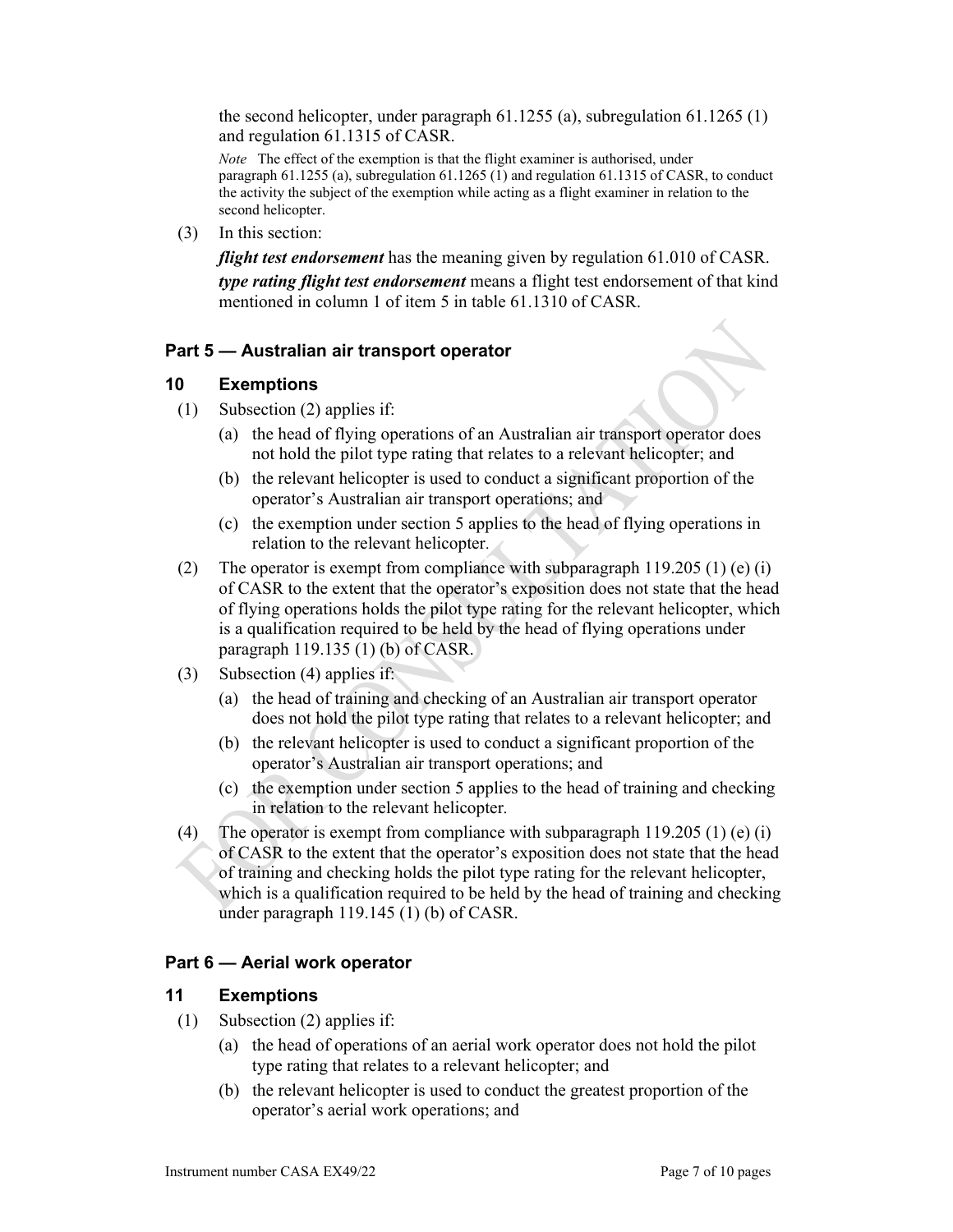- (c) the exemption under section 5 applies to the head of operations in relation to the relevant helicopter.
- (2) The operator is exempt from compliance with subparagraph 138.155 (1) (e) (i) of CASR to the extent that the operator's operations manual does not state that the head of operations holds the pilot type rating for the relevant helicopter, which is a qualification required to be held by the head of operations under paragraph 138.090 (1) (b) of CASR.
- (3) Subsection (4) applies if:
	- (a) the head of training and checking of an aerial work operator does not hold the pilot type rating that relates to a relevant helicopter; and
	- (b) the relevant helicopter is used to conduct the greatest proportion of the operator's aerial work operations; and
	- (c) the exemption under section 5 applies to the head of training and checking in relation to the relevant helicopter.
- (4) The operator is exempt from compliance with subparagraph  $138.155$  (1) (e) (i) of CASR to the extent that the operator's operations manual does not state that the head of training and checking holds the pilot type rating for the relevant helicopter, which is a qualification required to be held by the head of training and checking under paragraph 138.100 (2) (b) of CASR.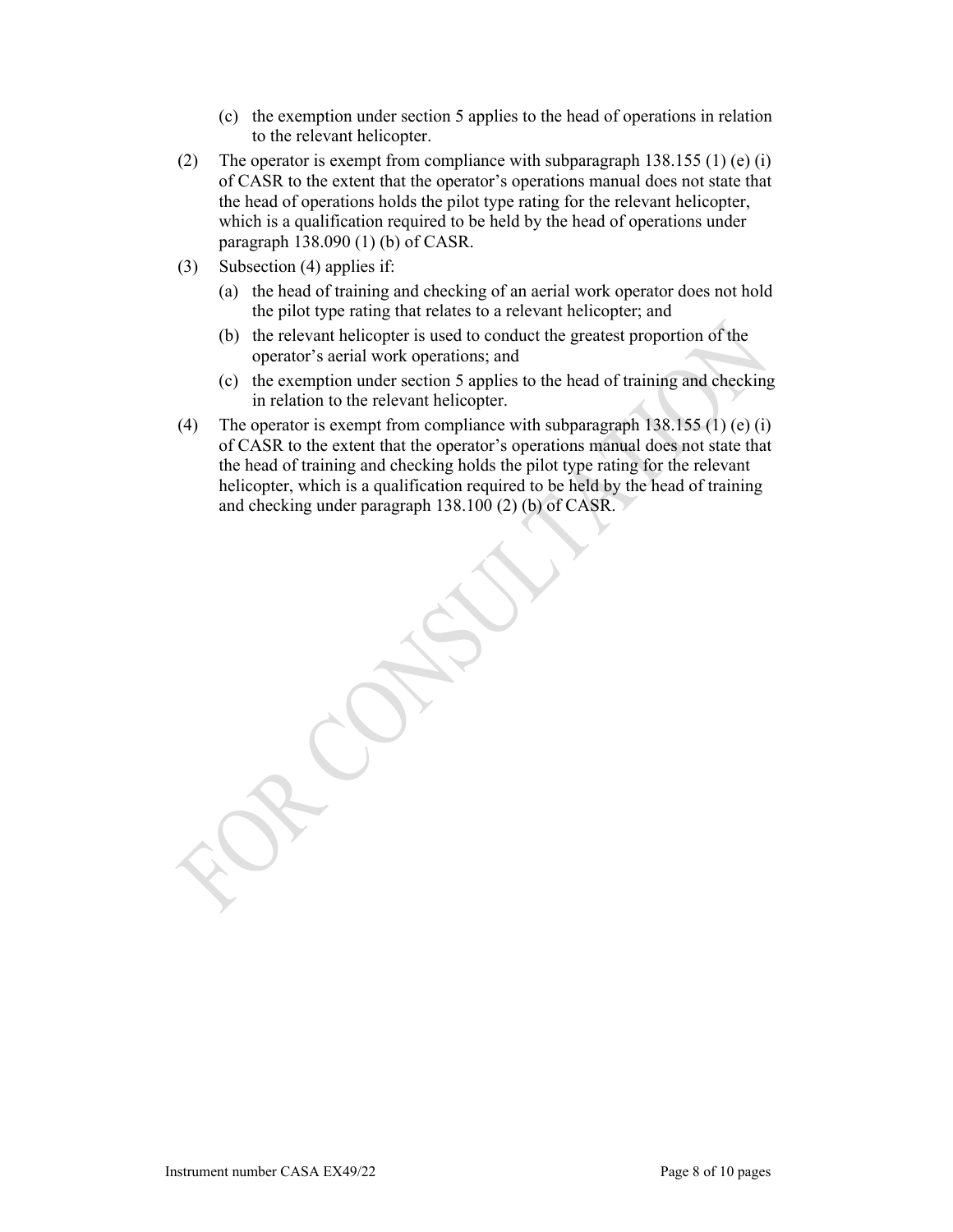| Type certificate<br>holder or<br>manufacturer<br>(Column 1)                          | <b>Helicopter models</b><br>(Column 2)      | <b>Pilot type ratings</b><br>(Column 3) |
|--------------------------------------------------------------------------------------|---------------------------------------------|-----------------------------------------|
| Agusta Westland                                                                      | A109 (all A and C models)                   |                                         |
|                                                                                      | A109 E                                      |                                         |
|                                                                                      | A109 K2                                     | A109                                    |
|                                                                                      | A109 S                                      |                                         |
|                                                                                      | A109 SP                                     |                                         |
| Agusta<br><b>Bell Helicopters</b>                                                    | <b>BH/AB 212</b>                            | BH212/412                               |
|                                                                                      | <b>BH/AB 412</b>                            |                                         |
| Airbus Helicopters<br>Aerospatiale<br>Eurocopter<br>Kawasaki<br>Messerschmitt Bolkow | AS355                                       | AS355                                   |
|                                                                                      | <b>AS355N</b>                               |                                         |
|                                                                                      | BK117 (all A and B models)                  | <b>BK117/EC145</b>                      |
|                                                                                      | <b>BK117 C-1</b>                            |                                         |
|                                                                                      | BK117 C-2 (EC145 models)                    |                                         |
|                                                                                      | BK 117 D-2 (H145 models)                    |                                         |
|                                                                                      | EC 135 (excluding H and CPDS<br>models)     | <b>EC135</b>                            |
|                                                                                      | EC 135 (all CPDS models)                    |                                         |
|                                                                                      | H 135 (T3H and P3H models)                  |                                         |
|                                                                                      | SA 365 (excluding all N and N3<br>models)   | AS365/EC155<br><b>BO105</b>             |
|                                                                                      | SA/AS 365 (N models excluding N3<br>models) |                                         |
|                                                                                      | AS 365 N3                                   |                                         |
|                                                                                      | AS 365 N3+                                  |                                         |
|                                                                                      | <b>EC 155</b>                               |                                         |
|                                                                                      | BO105 (all models)                          |                                         |
|                                                                                      | Bell 206LT                                  | BH206LT                                 |
| <b>Bell Helicopters</b>                                                              | <b>Bell 222</b>                             | BH222/430                               |
|                                                                                      | <b>Bell 230</b>                             |                                         |
|                                                                                      | <b>Bell 430</b>                             |                                         |
|                                                                                      | <b>Bell 427</b>                             | <b>BH427</b>                            |

**Schedule 1 Relevant helicopters and pilot type ratings**